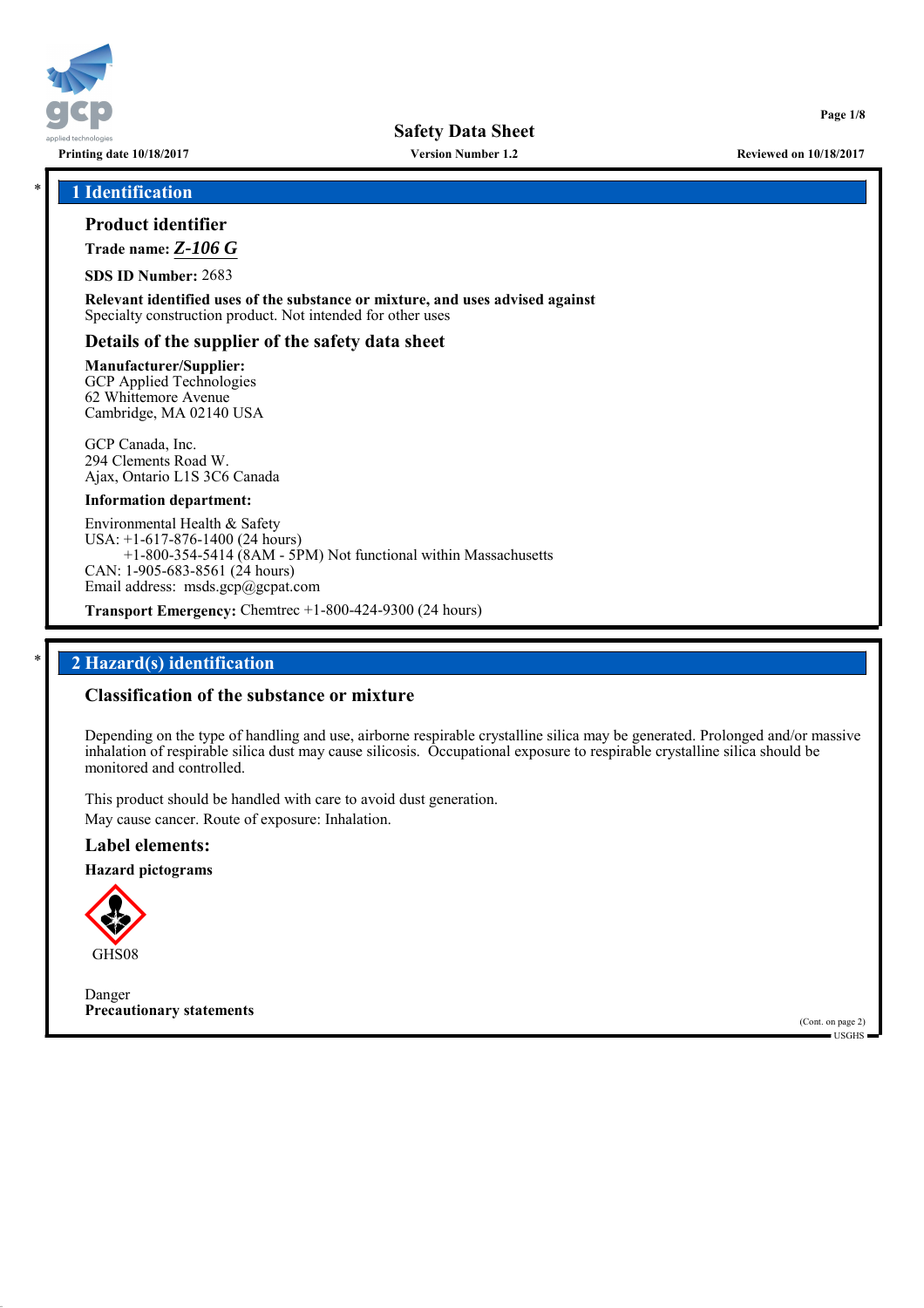**Printing date 10/18/2017 Reviewed on 10/18/2017 Version Number 1.2**

## **Trade name:** *Z-106 G*

Do not handle until all safety precautions have been read and understood. Avoid breathing dust. Wash thoroughly after handling. In case of inadequate ventilation wear respiratory protection. Dispose of contents container in accordance with all applicable regulations.

Wash contaminated clothing before reuse. If inhaled, get medical advice/attention if you feel unwell.

May cause skin and eye irritation. Use personal protection equipment as required.

#### FOR PROFESSIONAL USE ONLY **NFPA ratings (scale 0 - 4)**

0  $\overline{0}$  $Health = 1$ Fire  $= 0$ Reactivity  $= 0$ 

## **HMIS-ratings (scale 0 - 4)**

**HEALTH REACTIVITY** 0 \*1  $\boxed{0}$  $Health = *1$ Flammability  $= 0$ Reactivity  $= 0$ 

## **Other hazards**

1

FIRE

#### **Results of PBT and vPvB assessment**

**PBT:** Not applicable. **vPvB:** Not applicable.

## \* **3 Composition/information on ingredients**

## **Chemical characterization: Mixture**

**Description:** Mixture of the hazardous substance(s) listed below with additional nonhazardous ingredients.

**Hazardous components:**

| 7778-18-9 IC<br>Calcium sulfate,<br>natural | $.90\%$<br>50- |
|---------------------------------------------|----------------|
|---------------------------------------------|----------------|

 $14808-60-7$  Quartz (SiO2)  $\leq 2.0\%$ 

## \* **4 First-aid measures**

#### **Description of first aid measures**

**General information:** Get medical advice/attention if you feel unwell.

**After inhalation:** If breathing has stopped, give artificial respiration then oxygen if needed.

#### **After skin contact:**

Immediately wash contaminated skin with soap or mild detergent and water. If this chemical soaks clothing, immediately remove clothing and wash skin.

If skin irritation occurs, consult a doctor.

#### **After eye contact:**

Rinse cautiously with water for several minutes. If eye irritation occurs, consult a doctor.

#### **After swallowing:**

Rinse mouth.

Do NOT induce vomiting.

### **Information for doctor:**

**Most important symptoms and effects, both acute and delayed** No further relevant information available.

(Cont. on page 3) USGHS

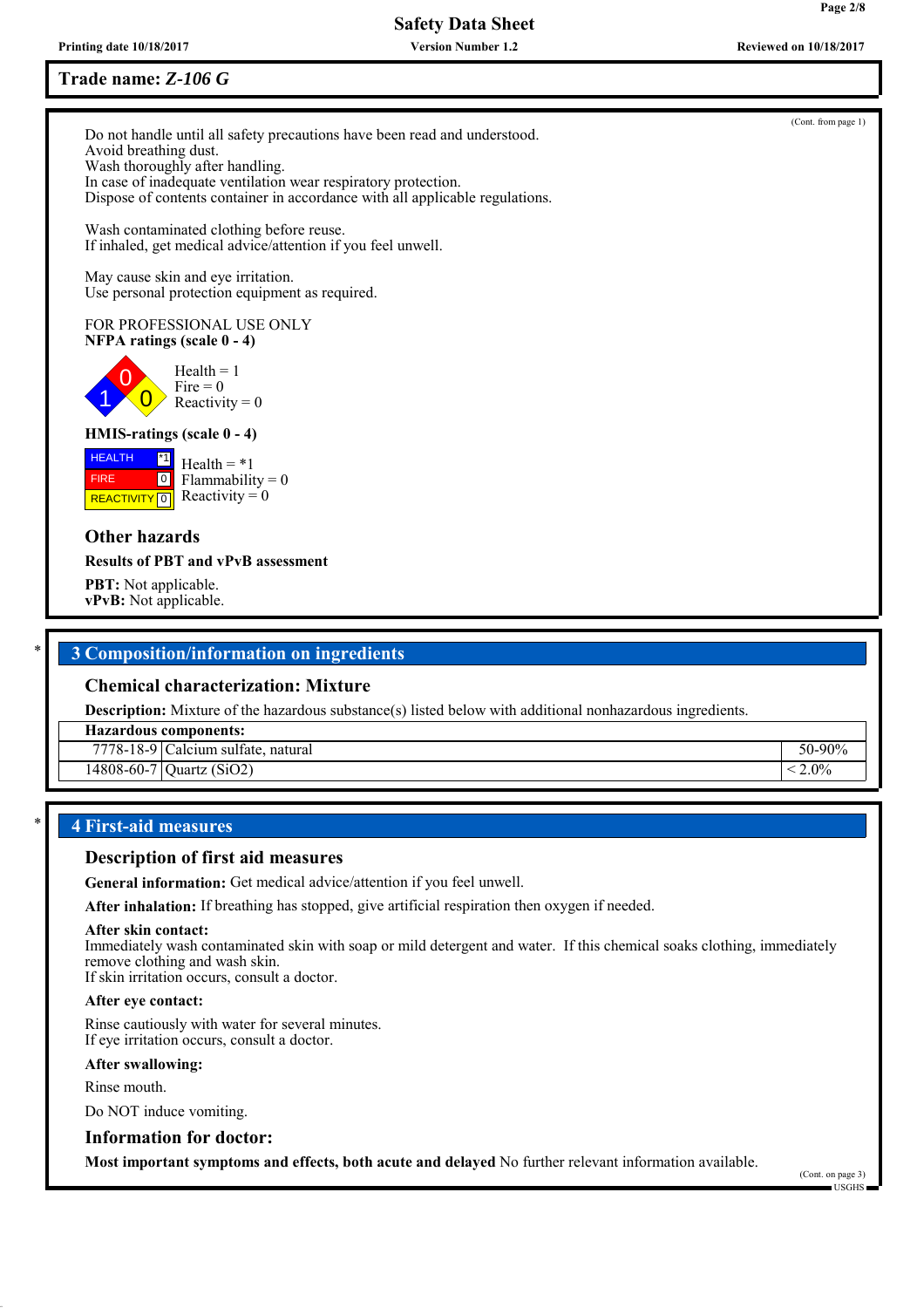**Version Number 1.2**

**Trade name:** *Z-106 G*

(Cont. from page 2)

**Page 3/8**

**Indication of any immediate medical attention and special treatment needed** No further relevant information available.

## \* **5 Fire-fighting measures**

**Special hazards arising from the substance or mixture** No further relevant information available.

**Additional information** No further relevant information available.

## \* **6 Accidental release measures**

#### **Personal precautions, protective equipment and emergency procedures**

Wear protective equipment. Keep unprotected persons away. Avoid formation of dust.

#### **Methods and material for containment and cleaning up:**

Sweep up spilled product into receptacles. Avoid formation of dust. Vacuuming or wet sweeping may be used to avoid dust dispersal.

Dispose contaminated material as waste according to section 13 of the SDS.

#### **Reference to other sections**

See Section 7 for information on safe handling.

See Section 8 for information on personal protection equipment.

See Section 13 for disposal information.

### \* **7 Handling and storage**

#### **Handling:**

#### **Precautions for safe handling**

Do not breathe dust.

Fit dust covers to mixers.

Prior to welding or cutting, Monokote must be removed from steel surfaces likely to be exposed to excessive heating.

Avoid contact with skin.

Avoid contact with eyes.

#### **Conditions for safe storage, including any incompatibilities**

**Storage:**

**Further information about storage conditions:** Store in cool, dry conditions in well sealed original receptacles.

**Specific end use(s)** No further relevant information available.

## \* **8 Exposure controls/personal protection**

#### **Additional information about design of technical systems:** No further data; see item 7.

#### **Control parameters**

| Components with limit values that require monitoring at the workplace:                          |                        |
|-------------------------------------------------------------------------------------------------|------------------------|
| 14808-60-7 Quartz (SiO2)                                                                        |                        |
| $\overline{PEL (USA)}$ see Quartz listing                                                       |                        |
| REL (USA) Long-term value: 0.05* mg/m <sup>3</sup><br>*respirable dust; See Pocket Guide App. A |                        |
| TLV (USA) Long-term value: $0.025*$ mg/m <sup>3</sup><br>* as respirable fraction               |                        |
|                                                                                                 | (Cont. on page 4)      |
|                                                                                                 | $USGHS$ $\blacksquare$ |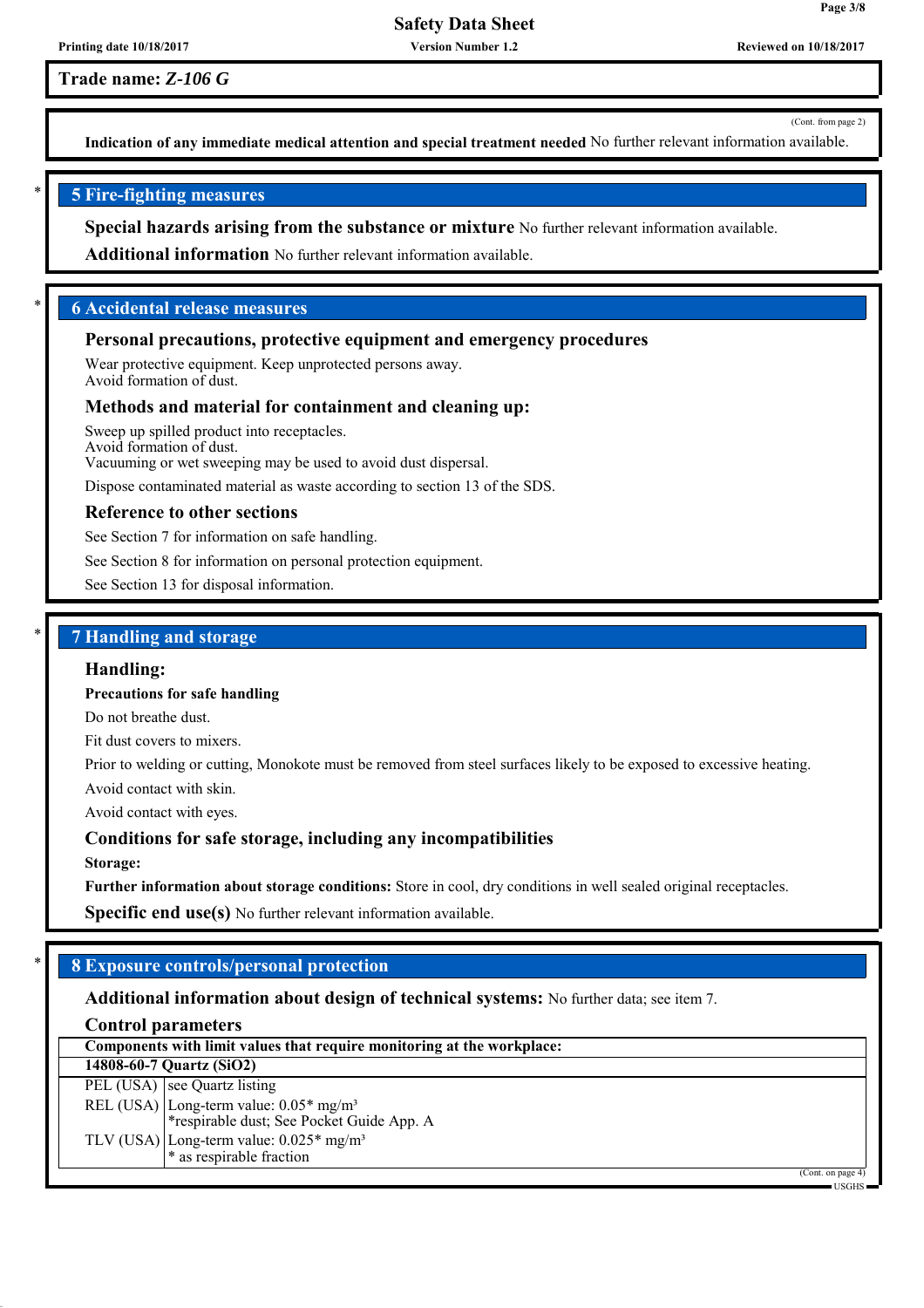**Version Number 1.2**

## **Trade name:** *Z-106 G*

**Page 4/8**

## **Additional Occupational Exposure Limit Values for possible hazards during processing:**

In addition to the exposure limits referenced above, the following non-specific limits for dust apply to this product; OSHA, 15 mg/m3-TWA for Total Dust and 5 mg/m3-TWA as Respirable Dust, ACGIH, 10 mg/m3-TWA as Total Dust and 3 mg/ m3-TWA as Respirable Dust.

#### **Additional information:**

The lists that were valid during the creation were used as basis. Canadian employers must consult the exposure limits in their province. **Work/Hygienic Practices:** The usual precautionary measures for handling chemicals should be followed.

#### **Exposure controls**

Minimize airborne dust generation. Use process enclosures, local exhaust ventilation or other engineering controls to keep airborne levels below specified exposure limits. If user operations generate dust, or mist, use ventilation to keep exposure to airborne particles below the exposure limit. Apply organizational measures, eg. by isolating personnel from dusty areas. Remove and wash soiled clothing.

#### **Personal protective equipment:**

#### **General protective and hygienic measures:**

Store protective clothing separately.

The usual precautionary measures for handling chemicals should be followed.

#### **Breathing equipment:**

Control exposure to ingredients with workplace control parameters if mentioned above. If no ingredients are listed, respiratory protection is generally not required.

If exposure limits are listed and may be exceeded, use approved respiratory protective equipment and filter type appropriate for the listed ingredients. (NIOSH, CEN, etc.).

**Protection of hands:** Gloves should be worn to prevent skin contact and should be impermeable and resistant to the product.

**Material of gloves** Gloves should be worn to prevent skin contact and should be impermeable and resistant to the product.

#### **Eye protection:**



Safety glasses with side shield protection.

Safety glasses with side shields should be worn to prevent contact due to splashing. Under high vapor mist concentrations, tightly sealed goggles should be worn.

#### **Body protection:**

Use personal protective equipment as required.

Take off contaminated clothing.

| Information on basic physical and chemical properties |                              |  |
|-------------------------------------------------------|------------------------------|--|
| <b>General Information</b>                            |                              |  |
| Appearance:                                           |                              |  |
| Form:                                                 | Powder                       |  |
| Color:                                                | Grey                         |  |
| Odor:                                                 | Earthy                       |  |
| Odor threshold:                                       | Not determined.              |  |
| $pH-value (\sim):$                                    | Not applicable.              |  |
| <b>Change in condition</b>                            |                              |  |
| <b>Melting point/Melting range:</b>                   | Undetermined.                |  |
| Boiling point/Boiling range:                          | Undetermined.                |  |
| <b>Flash point:</b>                                   | Not applicable.              |  |
| <b>Flammability (solid, gaseous):</b>                 | Not determined.              |  |
| <b>Decomposition temperature:</b>                     | Not determined.              |  |
| Auto igniting:                                        | Product is not selfigniting. |  |

USGHS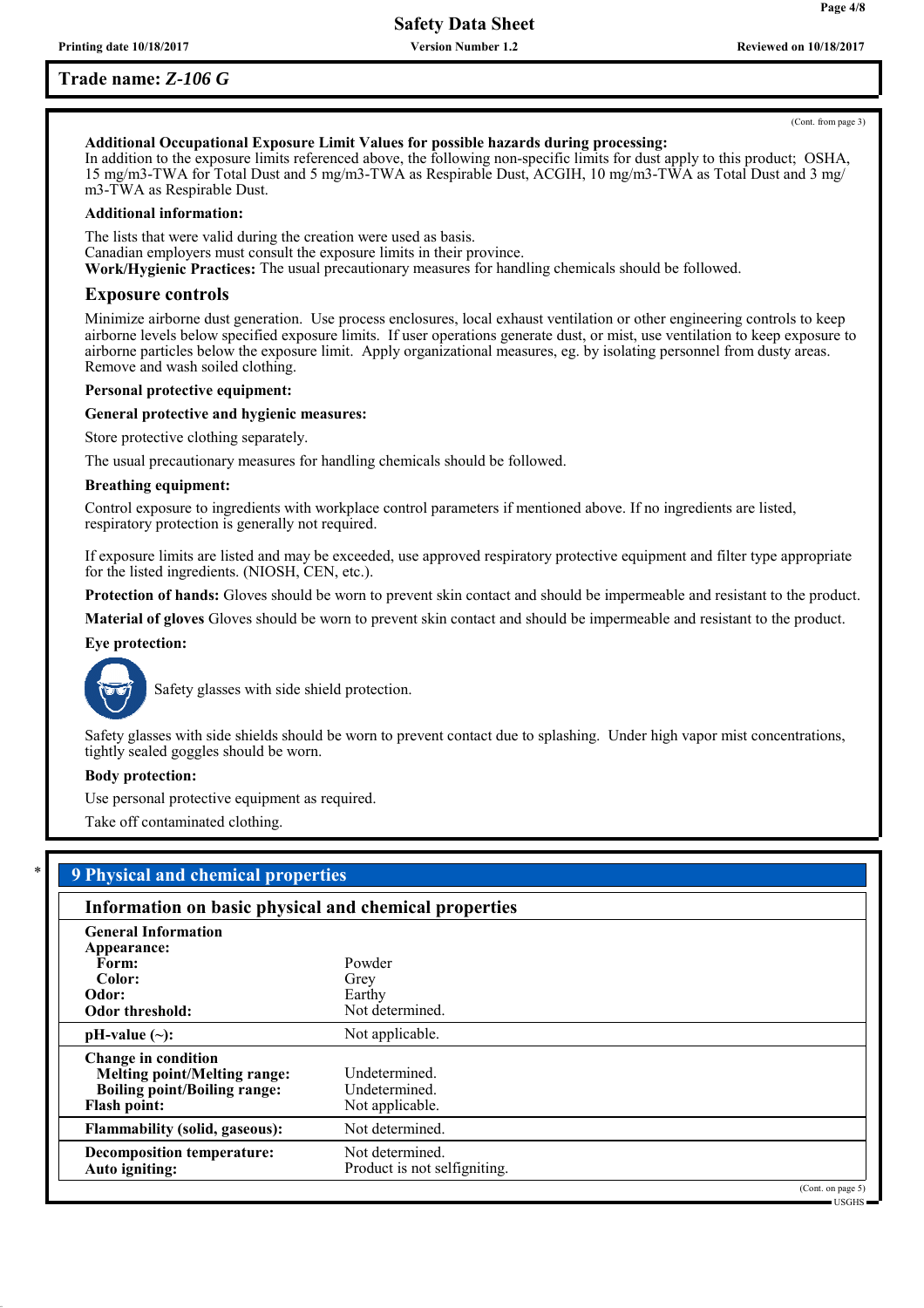**Version Number 1.2**

**Page 5/8**

## **Trade name:** *Z-106 G*

|                                                                 | (Cont. from page 4)                           |  |
|-----------------------------------------------------------------|-----------------------------------------------|--|
| Danger of explosion:                                            | Product does not present an explosion hazard. |  |
| <b>Explosion limits:</b>                                        |                                               |  |
| Lower:                                                          | Not determined                                |  |
| Upper:                                                          | Not determined.                               |  |
| <b>VOC Content (max):</b>                                       | Not determined.                               |  |
| Vapor pressure:                                                 | Not applicable.                               |  |
| Density: $(\sim)$                                               | Not determined.                               |  |
| <b>Relative density</b>                                         | Not determined.                               |  |
| <b>Vapor density</b>                                            | Not applicable.                               |  |
| <b>Evaporation rate</b>                                         | Not applicable.                               |  |
| Solubility in / Miscibility with                                |                                               |  |
| Water:                                                          | Not miscible or difficult to mix.             |  |
| <b>Partition coefficient (n-octanol/water):</b> Not determined. |                                               |  |
| Viscosity:                                                      |                                               |  |
| Dynamic:                                                        | Not applicable.                               |  |
| Kinematic:                                                      | Not applicable.                               |  |
| Molecular weight                                                | Not applicable.                               |  |
| <b>Other information</b>                                        | No further relevant information available.    |  |

## **10 Stability and reactivity**

**Reactivity** Stable under normal conditions.

**Chemical stability**

**Thermal decomposition:** No decomposition if used according to specifications.

**Possibility of hazardous reactions** No further relevant information available.

**Conditions to avoid** No further relevant information available.

**Incompatible materials:** No further relevant information available.

#### **Hazardous decomposition products:**

Carbon monoxide and carbon dioxide

Cutting or welding may generate Sulfur dioxide.

**Additional information:** See section 7 for information on handling, storage and conditions to be avoided.

## \* **11 Toxicological information**

#### **Information on toxicological effects**

**Acute toxicity:**

**Primary irritant effect:**

**on the skin:** No irritating effect expected

**on the eye:** No irritating effect expected

**inhalation:** No irritating effect expected

**Additional toxicological information:** Prolonged exposure may cause risk of lung disease (i.e. silicosis and/or lung cancer).

|  | <b>Carcinogenic categories</b> |  |
|--|--------------------------------|--|
|  |                                |  |

| <b>IARC (International Agency for Research on Cancer) Human Carcinogenicity:</b><br>Group 1- Positive, Group 2A- Probable, Group 2B- Possible, Group 3- Not Classifiable |                                          |
|--------------------------------------------------------------------------------------------------------------------------------------------------------------------------|------------------------------------------|
| 14808-60-7 Quartz (SiO2)                                                                                                                                                 |                                          |
| 9003-53-6 Expanded Polystyrene                                                                                                                                           |                                          |
| <b>NTP (National Toxicology Program)</b><br>K-Known to be carcinogenic, R-May reasonably be anticipated to be carcinogenic                                               |                                          |
| 14808-60-7 Quartz (SiO2)                                                                                                                                                 |                                          |
|                                                                                                                                                                          | (Cont. on page 6)<br>$ \mu$ $\sim$ $\mu$ |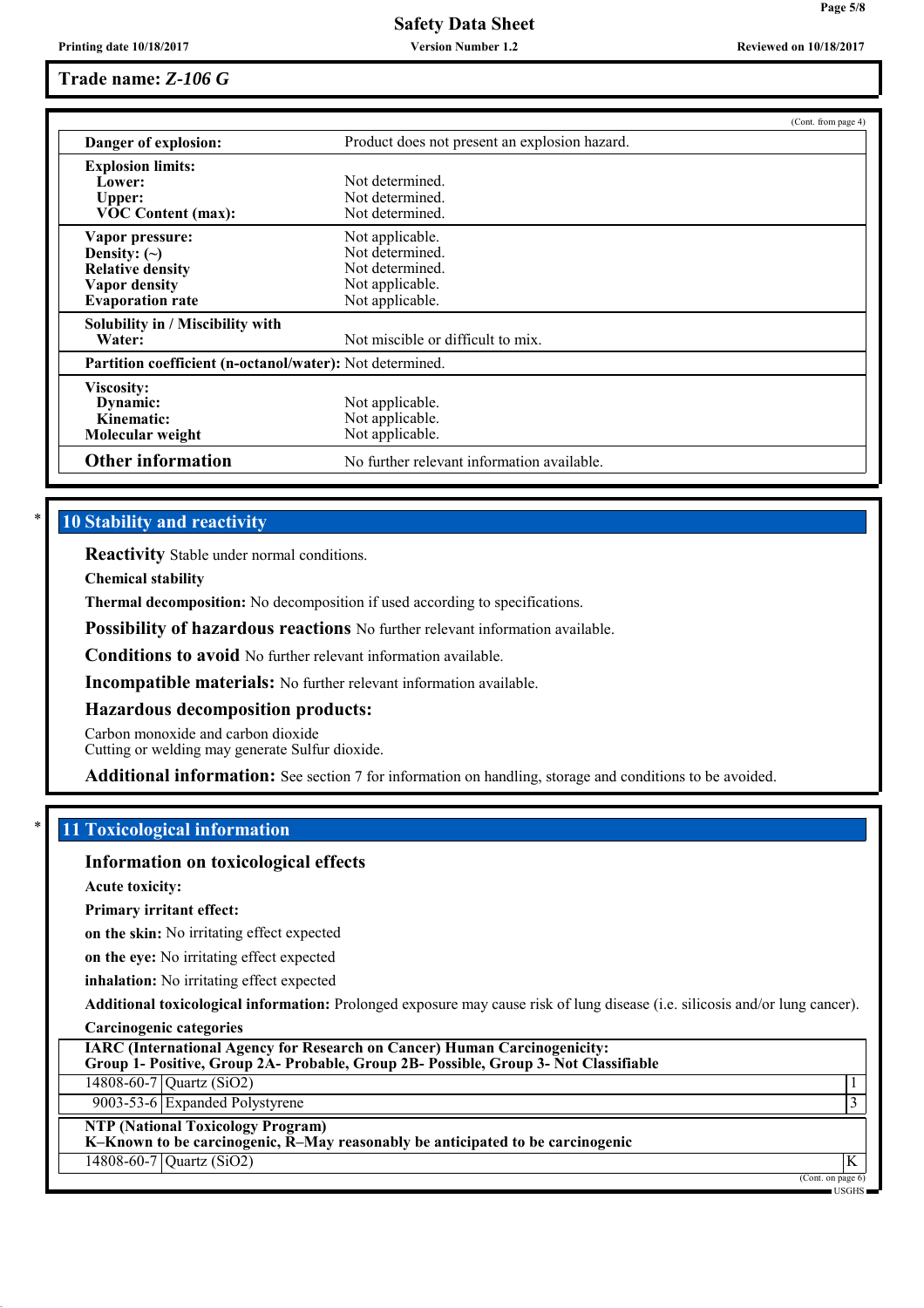**Version Number 1.2**

**Trade name:** *Z-106 G*

## **OSHA-Ca (Occupational Safety & Health Administration)**

None of the ingredients is listed.

## **12 Ecological information**

#### **Toxicity**

**Aquatic toxicity:** No further relevant information available.

Persistence and degradability No further relevant information available.

### **Behavior in environmental systems:**

**Bioaccumulative potential** No further relevant information available.

**Mobility in soil** No further relevant information available.

### **Additional ecological information:**

**General notes:** Not known to be hazardous to water.

### **Results of PBT and vPvB assessment**

**PBT:** Not applicable. **vPvB:** Not applicable.

**Other adverse effects** No further relevant information available.

## **13 Disposal considerations**

**Waste treatment methods** Comply with Federal, State and local regulations. **Recommendation:**



Must not be disposed of together with household garbage. Do not allow product to reach sewage system.

## **Uncleaned packagings:**

**Recommendation:** Disposal must be made according to official regulations.

| <b>UN-Number</b>                                    |                               |  |
|-----------------------------------------------------|-------------------------------|--|
| DOT, IMDG, IATA                                     | Not applicable.               |  |
| UN proper shipping name                             |                               |  |
| DOT, IMDG, IATA                                     | Not applicable.               |  |
| <b>Transport hazard class(es)</b>                   |                               |  |
| DOT, IMDG, IATA                                     |                               |  |
| <b>Class</b>                                        | Not applicable.               |  |
| <b>Packing group</b>                                |                               |  |
| DOT, IMDG, IATA                                     | Not applicable.               |  |
| <b>Environmental hazards:</b>                       |                               |  |
| <b>Marine pollutant:</b>                            | N <sub>0</sub>                |  |
| <b>Special precautions for user Not applicable.</b> |                               |  |
| <b>Transport/Additional information:</b>            |                               |  |
| <b>DOT</b>                                          |                               |  |
| <b>Remarks:</b>                                     | Not Regulated.                |  |
| Note:                                               | Not Regulated for Canada TDG. |  |

(Cont. from page 5)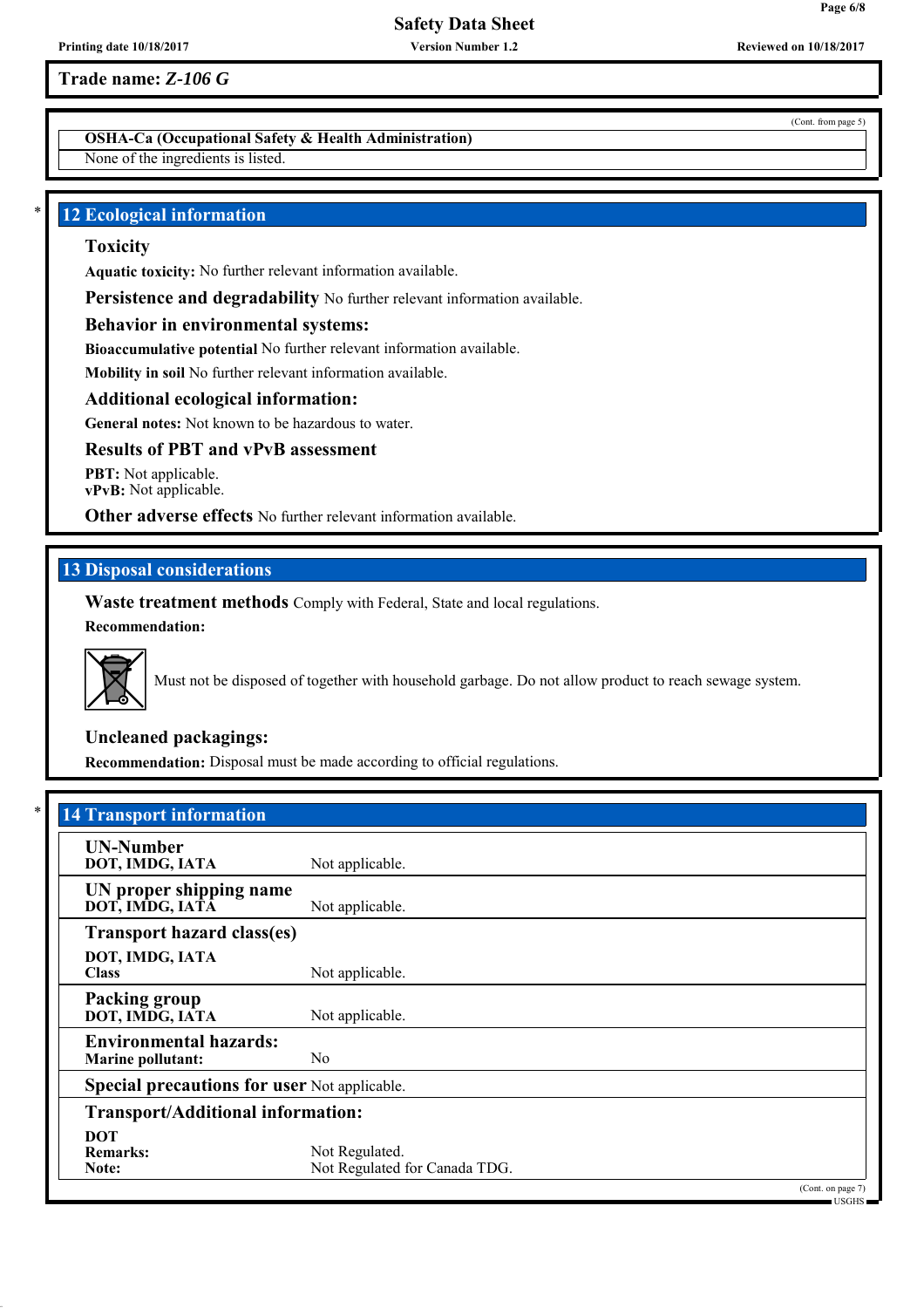**Version Number 1.2**

**Trade name:** *Z-106 G*

## **UN "Model Regulation":** Not applicable.

| <b>15 Regulatory information</b>                                                                                                                        |                                                                                                                                                                       |    |
|---------------------------------------------------------------------------------------------------------------------------------------------------------|-----------------------------------------------------------------------------------------------------------------------------------------------------------------------|----|
| <b>SARA (Superfund Amendments and Reauthorization Act)</b>                                                                                              |                                                                                                                                                                       |    |
| Section 302/304 (extremely hazardous substances):                                                                                                       |                                                                                                                                                                       |    |
| None of the ingredients is listed.                                                                                                                      |                                                                                                                                                                       |    |
|                                                                                                                                                         | Section 313 Reportable Ingredients (Chemicals present below reporting threshold are exempt):                                                                          |    |
| None of the ingredients is listed.                                                                                                                      |                                                                                                                                                                       |    |
| <b>SARA Section 312/Tier I &amp; II Hazard Categories:</b><br>Health Delayed (chronic)<br>Health Immediate (acute)<br>Flammable<br>Reactive<br>Pressure | Yes<br>Yes<br>No<br>N <sub>0</sub><br>Nο                                                                                                                              |    |
| <b>North America Chemical Inventory Status</b>                                                                                                          |                                                                                                                                                                       |    |
| <b>TSCA (Toxic Substances Control Act - United States):</b>                                                                                             |                                                                                                                                                                       |    |
|                                                                                                                                                         | All ingredients are listed or exempt from listing unless otherwise noted below.                                                                                       |    |
| <b>CEPA</b> (Canadian DSL):                                                                                                                             |                                                                                                                                                                       |    |
|                                                                                                                                                         | All ingredients are listed or exempt from listing unless otherwise noted below.                                                                                       |    |
| <b>Right to Know Ingredient Disclosure:</b>                                                                                                             |                                                                                                                                                                       |    |
| 65996-61-4 Cellulosic Fiber                                                                                                                             |                                                                                                                                                                       |    |
| 9003-53-6 Expanded Polystyrene                                                                                                                          |                                                                                                                                                                       |    |
| <b>California Proposition 65</b>                                                                                                                        |                                                                                                                                                                       |    |
| Chemicals known to cause cancer:                                                                                                                        |                                                                                                                                                                       |    |
| Quartz (SiO2)                                                                                                                                           |                                                                                                                                                                       |    |
|                                                                                                                                                         | Chemicals known to cause reproductive toxicity for females:                                                                                                           |    |
| None of the ingredients is listed.                                                                                                                      |                                                                                                                                                                       |    |
| Chemicals known to cause reproductive toxicity for males:                                                                                               |                                                                                                                                                                       |    |
| None of the ingredients is listed.                                                                                                                      |                                                                                                                                                                       |    |
| Chemicals known to cause developmental toxicity:                                                                                                        |                                                                                                                                                                       |    |
| None of the ingredients is listed.                                                                                                                      |                                                                                                                                                                       |    |
| <b>Carcinogenicity Categories</b>                                                                                                                       |                                                                                                                                                                       |    |
| <b>EPA (Environmental Protection Agency)</b>                                                                                                            |                                                                                                                                                                       |    |
| None of the ingredients is listed.                                                                                                                      |                                                                                                                                                                       |    |
|                                                                                                                                                         | TLV-ACGIH (THE American Conference of Governmental Industrial Hygienists)<br>Human Carcinogen - A1 Confirmed, A2 Suspected, A3 Unknown Relevance, A4 Not Classifiable |    |
| Quartz (SiO2)                                                                                                                                           |                                                                                                                                                                       | A2 |
|                                                                                                                                                         | NIOSH-Cancer (National Institute for Occupational Safety and Health)                                                                                                  |    |
| 14808-60-7 Quartz (SiO2)                                                                                                                                |                                                                                                                                                                       |    |
|                                                                                                                                                         | Volatile Organic Compounds (VOC) reported per the Emission Standards. 0 g/L                                                                                           |    |

## **16 Other information**

The data included herein are presented in accordance with various environment, health and safety regulations. It is the responsibility of a recipient of the data to remain currently informed on chemical hazard information, to design and update its own program and to comply with all national, federal, state and local laws and regulations applicable to safety, occupational health, right-to-know and environmental protection.

#### **Department issuing SDS:**

GCP Applied Technologies 62 Whittemore Avenue Cambridge, MA 02140 USA USA: +1-617-876-1400 (24 hours) +1-800-354-5414

(Cont. from page 6)

**Printing date 10/18/2017 Reviewed on 10/18/2017**